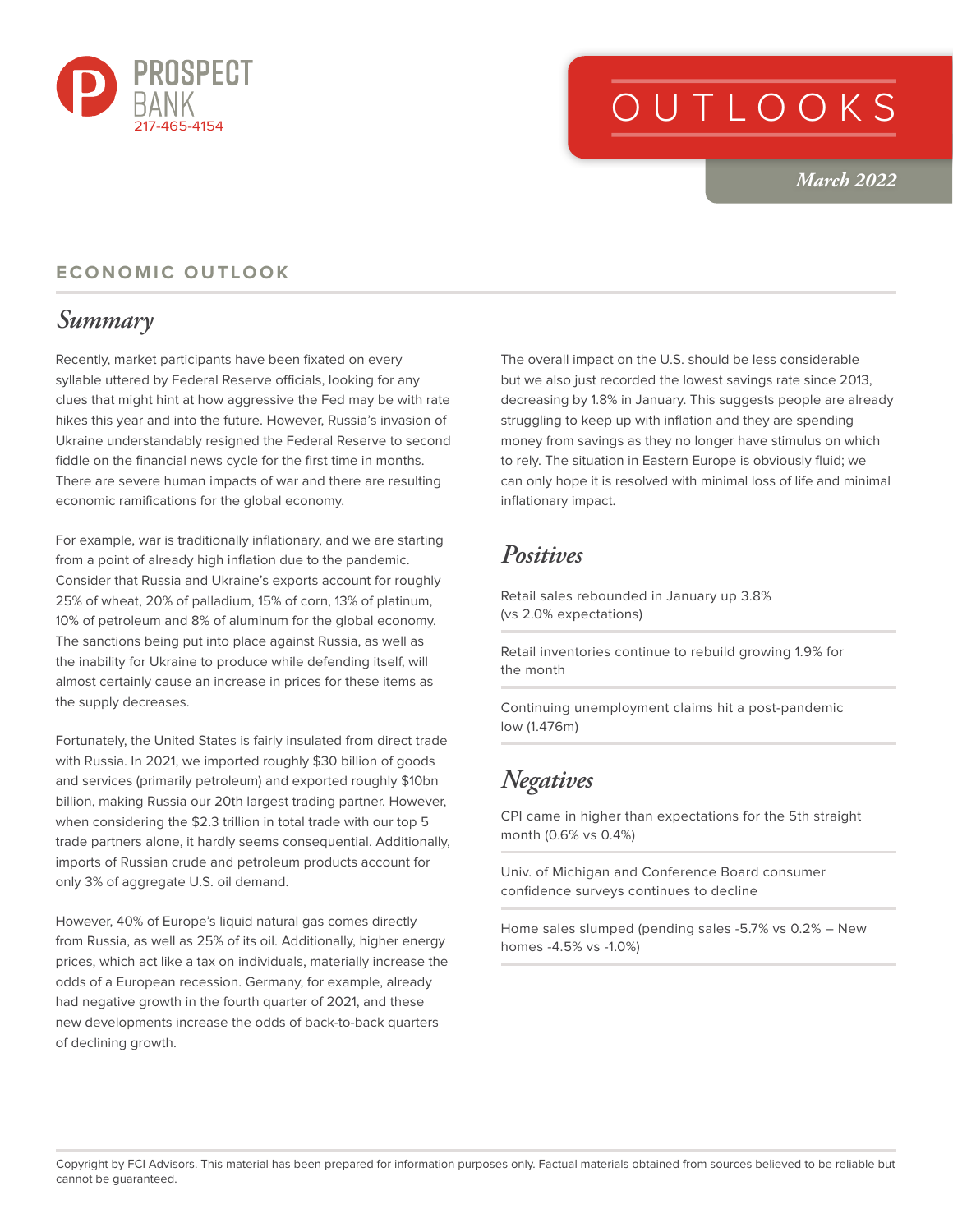

# OUTLOOKS

*March 2022*

#### **EQUITY OUTLOOK**

#### *Summary*

Entering February, the equity markets were already concerned about Covid, inflation and the Federal Reserve response to inflation and Russia's intentions in Ukraine. Russia's full scale invasion has sent a clear signal that drove global markets lower. The S&P 500 finished the month down 3.0% with growth stocks once again trailing their value counterparts.

Seemingly overnight, Covid has largely left the scene as far as its impact on financial markets. Inflation fears have risen further given the increase in the crude oil price, partly triggered by the crisis in Ukraine and corresponding sanctions imposed on Russia. Those pressures are almost certain to be limited as gasoline prices are unlikely to continue to appreciate at the rate seen in the previous 18 months.

The stock market's focus has squarely shifted to the crisis in Ukraine. The humanitarian toll is tragic and it is important for investors to weigh the potential impact on capital markets. If the conflict remains contained to Ukraine, the current market correction may be fully reflecting that outcome. Neither Russia nor Ukraine are major contributors to international trade, aside from Russia's obvious impact on the fossil fuels industry. So long as Western powers don't get drawn into a more significant role in this conflict, global markets should eventually stabilize and present a buying opportunity for equity investors. If matters escalate to the contrary, it becomes quite difficult to assign probabilities around those potential scenarios and the resulting

market reaction. So the near-term stock market outlook is unfortunately in the hands of an increasingly isolated and unpredictable autocrat.

#### *Positives*

Equity fundamentals

Oversold conditions in many individual stocks

Covid appears to be transitioning to an endemic

### *Negatives*

Ukraine invasion

Inflation remains elevated

Supply chain and labor shortages

#### *Unkowns*

Federal Reserve's strategy evolving